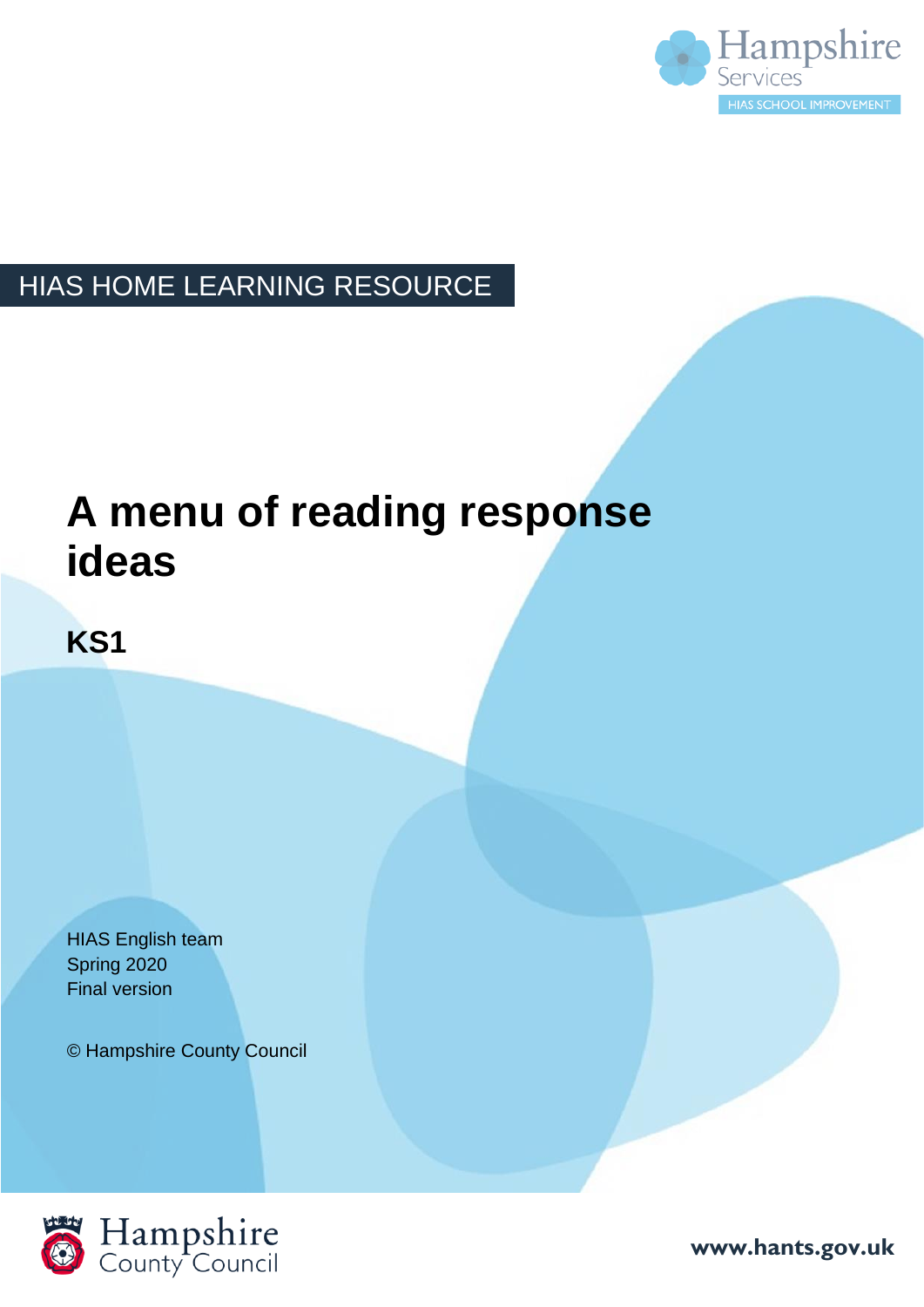# **The importance of 'just reading'**

How much and how often children read really matters. During this challenging time of school closures, 'just reading' is one of the best ways to keep children learning and growing.

Once children have mastered decoding through their phonics work, reading as much and as widely as possible will ensure that they continue to develop, not just academically, but emotionally too. And the best way to improve reading is the most enjoyable – reading! As the reading scientist Mark Seidenberg puts it, "The serious way to improve reading – how well we comprehend a text and, yes, speed and efficiency – is this: Read. As much as possible. Mostly new stuff."

Encourage children to read themselves and parents to read to children using our range of weblinks to free books online. In addition, encourage parents to follow one of the weblinks to free audio books or authors reading live given in our 'Home Learning' tab. Encourage children to read stories, non-fiction and poetry – we have given links to all. Encourage parents to listen to their child reading aloud, even if they are in Key Stage 2. Enjoy talking about the books they read and discuss unfamiliar words. Reading aloud will help children to build their fluency, so that when they read silently the 'voice in their head' is fluent too.

Reading response tasks are an important part of reflecting on reading. Allow children to be creative in how they present these. This document gives a 'Menu of Ideas' for reading responses. Children could be given choice over time or a different one each week.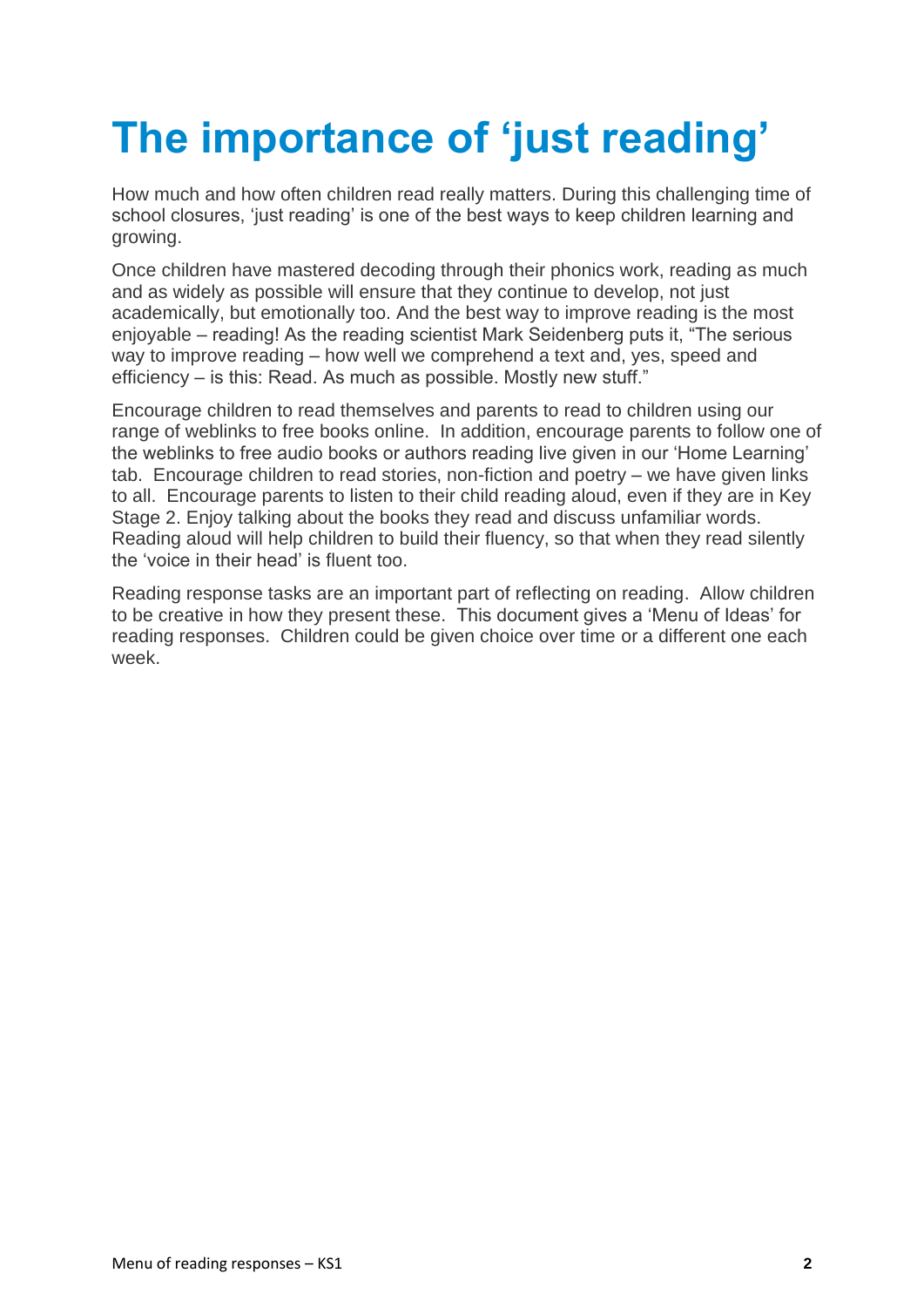| Explore the front cover with<br>children and discuss what the text<br>might be about - what do we see<br>and notice that might help us<br>predict the key themes of the<br>book?<br>$are - 27$ | Read, read and read some more.<br>Spend time together sharing,<br>discussing and enjoying books.<br>The more books children read,<br>the more fluent they become.                                                                        | Write a new title for a book you<br>read and loved - how would you<br>keep the title linked to the content<br>of the book?<br>TORM WHALE,<br><b>DRAGON</b>                                                                                          |
|------------------------------------------------------------------------------------------------------------------------------------------------------------------------------------------------|------------------------------------------------------------------------------------------------------------------------------------------------------------------------------------------------------------------------------------------|-----------------------------------------------------------------------------------------------------------------------------------------------------------------------------------------------------------------------------------------------------|
| Why not draw a new front cover<br>for a book that you have read?<br>What would you include on the<br>cover?<br><b>DETURN TEFFERS</b>                                                           | Draw and label a character from<br>the book you are reading: think<br>about their feelings, physical<br>description and personality. What<br>have you learnt about the<br>character from the story so far?<br>THIS IS NOT MY HAT         | Enjoy reading books that rhyme<br>together. Remember to read with<br>expression and rhythm. Try<br>writing your own spring poem $\odot$                                                                                                             |
| Why not try reading a variety of<br>non-fiction texts: magazines;<br>newspapers; instruction manuals;<br>recipe books<br>≋LEG(                                                                 | Why not read some non-fiction<br>and discuss what you have learnt.                                                                                                                                                                       | Read with expression: read with<br>fluency, read for enjoyment and<br>read with expression! Have some<br>fun with it!                                                                                                                               |
| Explore picture books with<br>children. Discuss the pictures<br>and enjoy creating stories with<br>your child.                                                                                 | Play 'Reading Tag' or 'Pass the<br>Book'. On a given word or signal<br>you change the person who is<br>reading.<br>Adults - vary how much you, as<br>the adult are reading, depending<br>on how well your child is reading<br>the words. | Design Character Top Trump<br>cards for different characters in<br>different books. What are their<br>characteristics and qualities?<br>What strengths and weaknesses<br>do the characters have?<br>Then have a game, which<br>character would win? |